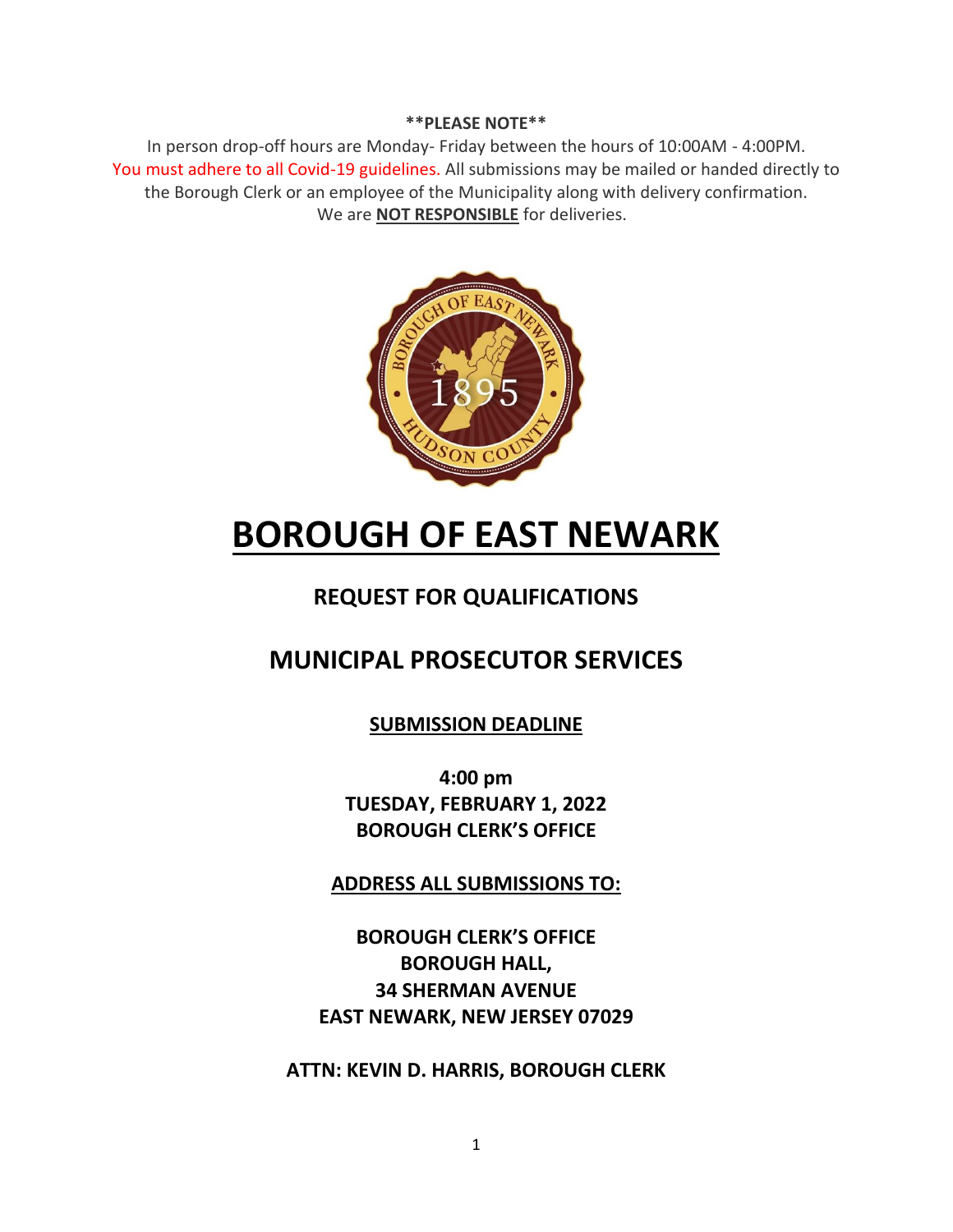#### **GENERAL INFORMATION & SUMMARY**

#### **ORGANIZATION REQUESTING QUALIFICATIONS SUBMISSION**

BOROUGH OF EAST NEWARK 34 SHERMAN AVENUE EAST NEWARK, NEW JERSEY 07

#### **CONTACT PERSON**

KEVIN D. HARRIS BOROUGH CLERK (973) 481-2902, EXT. 237 CLERK@BOROUGHOFEASTNEWARK.COM

#### **PURPOSE OF REQUEST**

The Borough of East Newark is requesting submissions from qualified individuals and firms to provide services of a specialized nature to the Borough as Municipal Prosecutor. Submissions will be evaluated in accordance with the criteria set forth in this RFQ. One or more individuals/firms may be selected to provide services.

#### **PERIOD OF CONTRACT**

January 1, 2022 through and including December 31, 2022, or until a successor is selected and qualified; whichever occurs later in time.

#### **CONTRACT FORM**

The successful candidates qualified shall be required to execute the Borough's form contract, which includes the indemnification, insurance, termination and licensing provisions. A complete copy of a draft Borough form contract is available upon request.

It is also agreed and understood that the acceptance of the final payment by Contractor shall be considered a release in full of all claims against the Borough arising out of, or by reason of, the work done and materials furnished under any Contract awarded.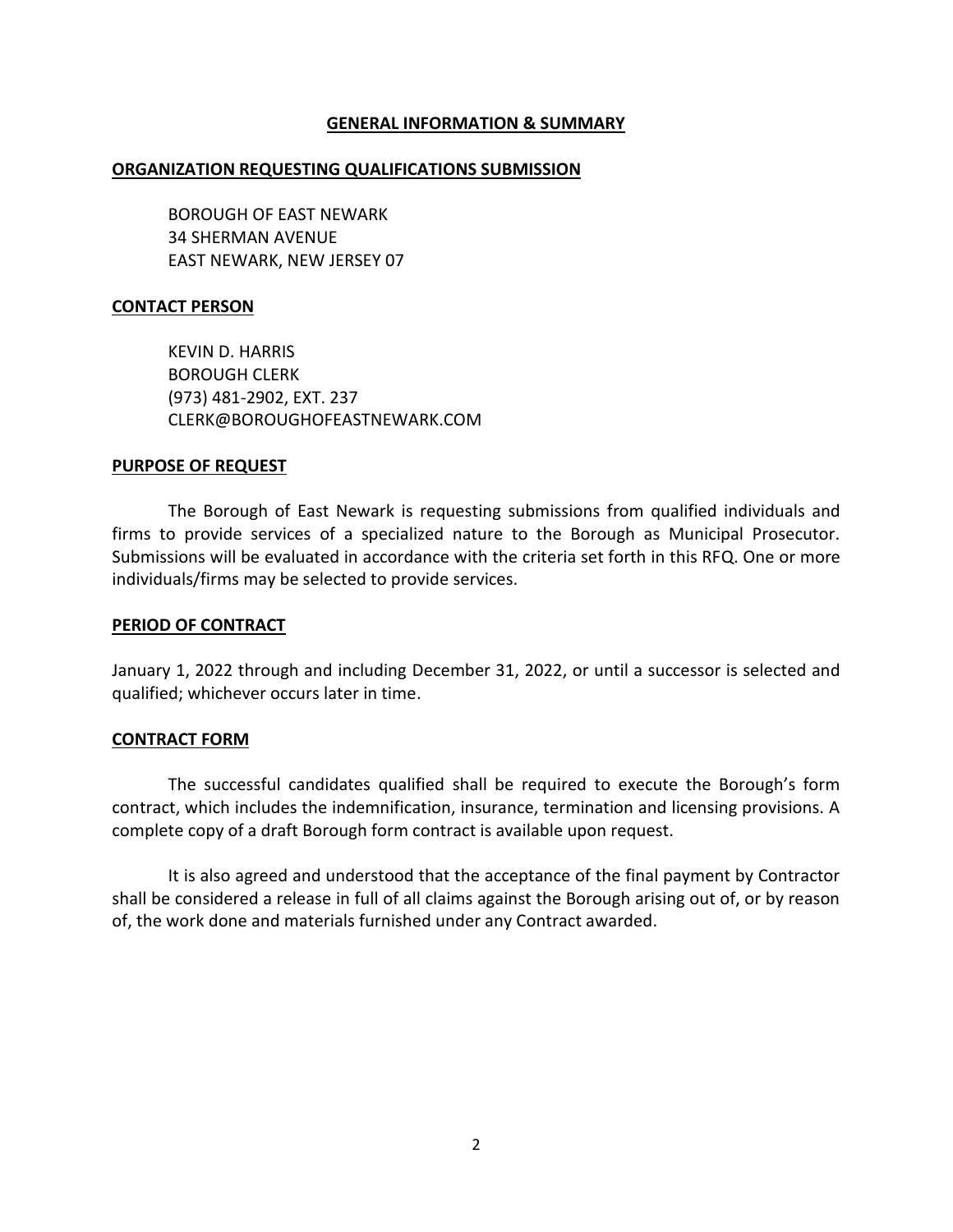## **DETAILED REQUIREMENTS OF THE REQUEST FOR QUALIFICATIONS FOR MUNICIPAL PROSECUTOR SERVICES**

1. BOROUGH OF EAST NEWARK FACTS AND FIGURES – The Borough of East Newark is a municipal governmental entity. The Borough was incorporated in 1895. The Borough is governed by the Borough Council which is made up of six members, and the Mayor. The mayor and council representative are elected by the entire borough. The Borough's population is approximately 2,644 and it consists of approximately 0.13 square miles of area. The Borough employs numerous individuals in different departments and agencies. It owns various buildings, and parks and recreation facilities throughout the Borough. The Borough government provides significant and diverse services to its residents and community members and neighbors.

2. NATURE/ SCOPE OF SERVICES – The Borough of East Newark is requesting qualification statements for Legal Services as Municipal Prosecutor.

The Borough of East Newark is required to provide a Municipal Prosecutor. Counsel will be assigned and required to provide representation in all aspects of Municipal Prosecutor work in the East Newark Municipal Court.

3. STANDARD REQUIREMENTS OF TECHNICAL RESPONSE - Candidates should submit a technical response which contains the following:

- A. The name of the submitting candidate(s), the principal place of business and, if different, the place where the services will be provided.
- B. Submitting candidates must have a minimum of five (5) years of experience in Municipal Court matters, representing individuals and/or entities charged with Municipal Court offenses and prior or existing service as a Municipal Prosecutor and/or Acting Municipal Prosecutor.
- C. The education, qualifications, experience, and training of all persons who would be assigned to provide services along with their names and titles. The submitting candidate(s) must be an Attorney-at-Law in the State of New Jersey in good standing.
- D. A listing of all other engagements where services of the types being proposed were provided in the past five (5) years. This should include other municipal governments and other levels of government. Contact information for the recipients of the similar services must be provided. The Borough may obtain references from any of the parties listed. A description of all other areas of municipal legal services of the submitting candidate(s), with emphasis on a description of those services of interest to a municipal government client.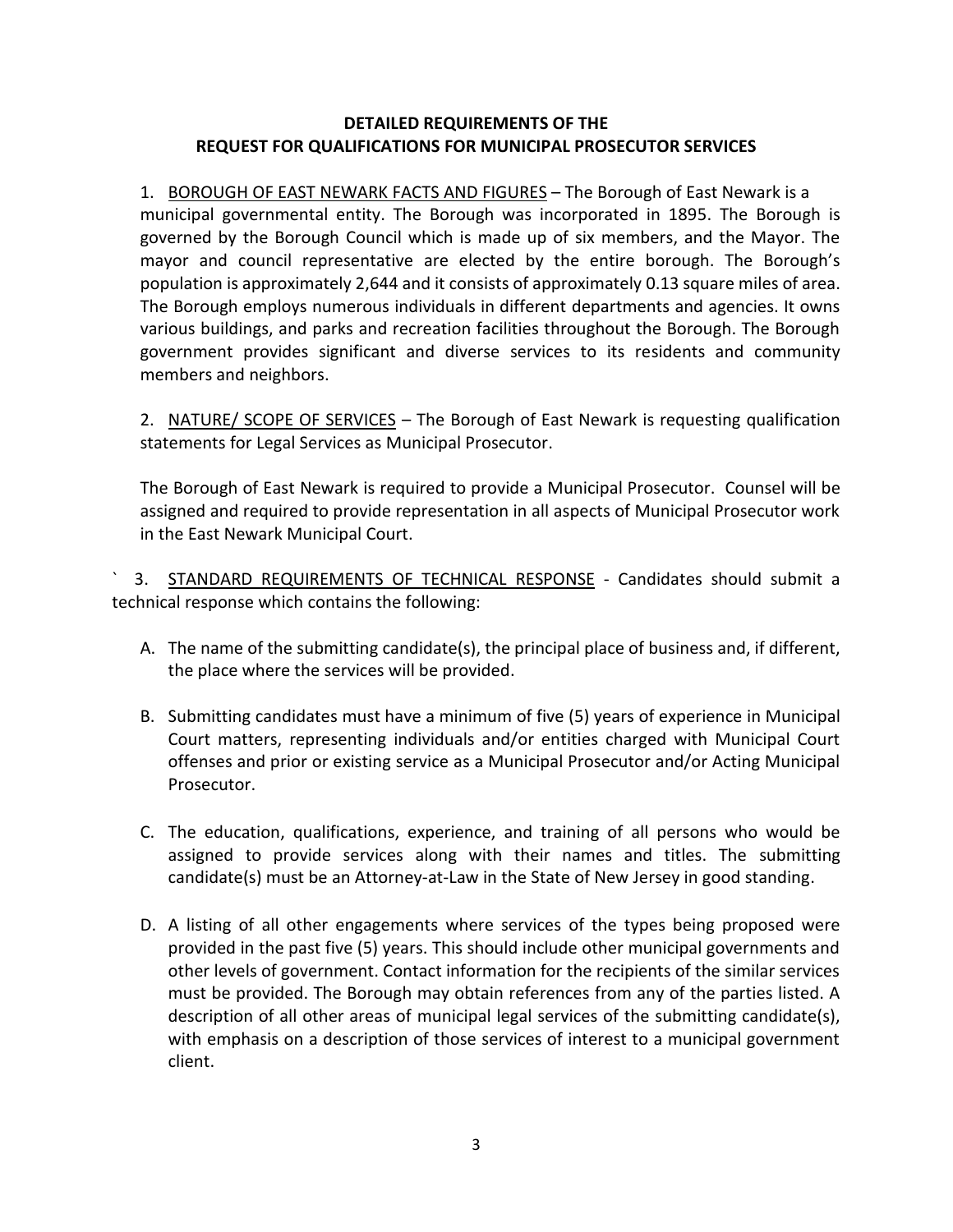- E. A Statement that neither the firm nor any individuals assigned to this engagement are suspended, or otherwise prohibited from professional practice by any federal, state, or local agency.
- F. An Affirmative Action Statement (copy of form attached).
- G. A completed Non-Collusion Affidavit (copy of form attached).
- H. A statement that the submitting candidate(s) will comply with the General Terms and Conditions required by the Borough and enter into the Borough's standard Professional Services Contract.
- I. A copy of the submitting candidate's Business Registration Certificate.

4. COST SUBMISSION / EVALUATION - Submitting candidate(s) should submit a cost evaluation which would include any proposed retainer, the services to be provided for the retainer, if services will be provided at a flat rate, if all or any services will be billed through hourly rates and what are the established rate(s). Generally, Municipal Prosecutors are paid on a "per session" basis and the Borough reserves the right to negotiate and establish the final rate to be paid. The Borough does not provide payment for or reimbursement for travel expenses.

5. SUBMISSION EVALUATION – The Borough will select the most advantageous qualification statements based on all of the evaluation factors set forth at the end of this RFQ. The Borough will make the award(s) that is in the best interest of the Borough.

Each statement submitted must satisfy the objectives and requirements detailed in this RFQ. The successful candidate(s) shall be determined by an evaluation of the total content of the qualification statements submitted. The Borough reserves the right to:

- a. Not select any of the qualification statements submitted.
- b. Select only portions of a particular candidate's submission for further consideration. (However, candidates may specify portions of the submission that they consider "bundled".).
- c. Award a contract for the requested services at any time within 90 days of the selection of the most advantageous qualification statement. Every qualification statement should be valid through this time period.

The Borough shall not be obligated to explain the results of the evaluation process to any candidate who submits.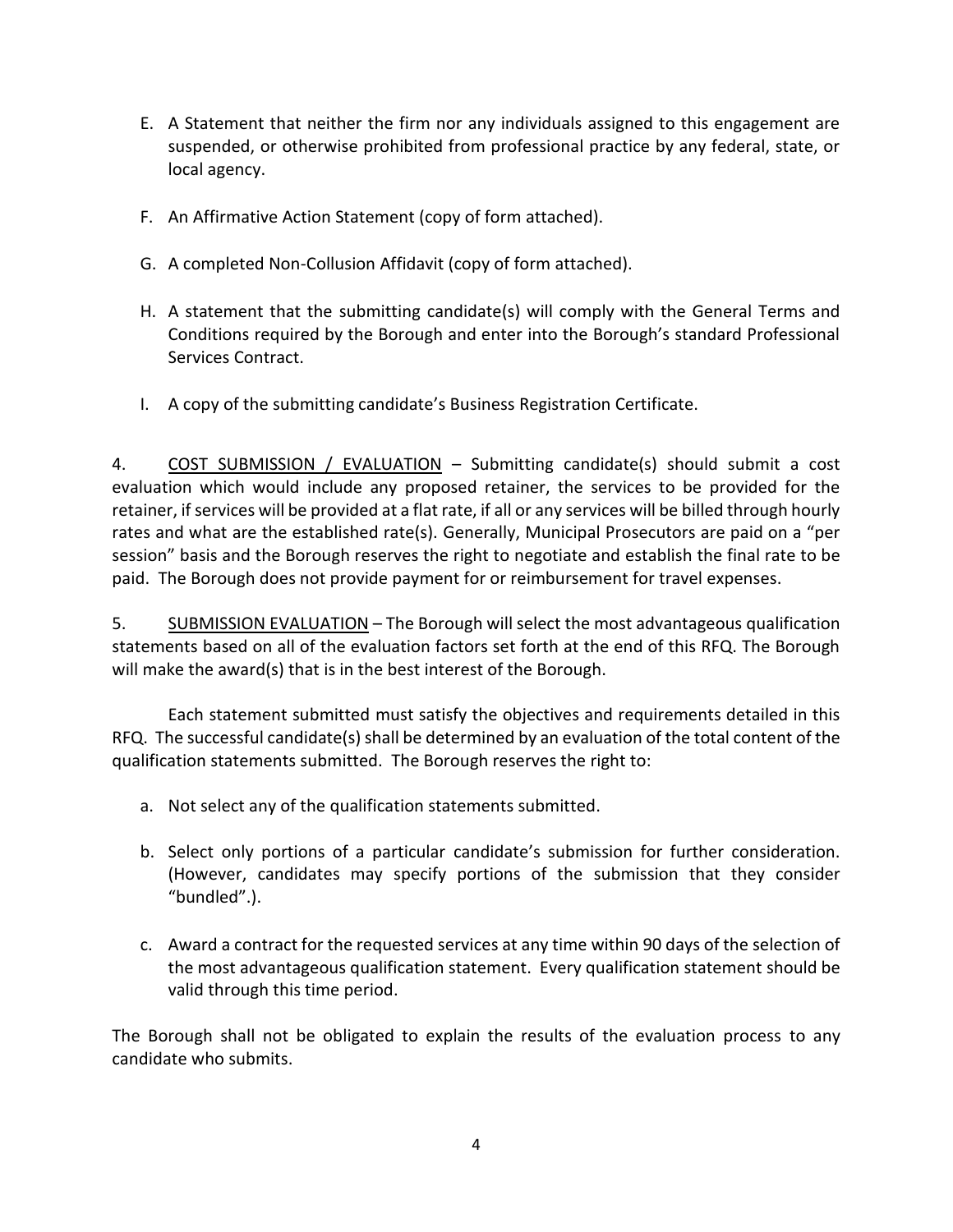The Borough may require submitting candidate(s) to demonstrate any services described in their qualification statement prior to award.

6. SUBMISSION LIMITATIONS – This RFQ is not intended to be a solicitation of bids, request for proposals, an offer, order or contract and should not be regarded as such, nor shall any obligation or liability be imposed on the Borough by issuance of this RFQ. The Borough reserves the right at the Borough's sole discretion to refuse any qualification statement submitted.

7. USE OF INFORMATION – Any specifications, drawings, sketches, models, samples, data, computer programs, documentation, technical or business information and the like ("Information") furnished or disclosed by the Borough to the candidate(s) in connection with this RFQ shall remain the property of the Borough. When in tangible form, all copies of such information shall be returned to the Borough upon request. Unless such information was previously known to the candidate(s), free of any obligation to keep it confidential, or has been or is subsequently made public by the Borough or a third party, it shall be held in confidence by the candidate(s), shall be used only for the purposes of this RFQ, and may not be used for other purposes except upon such terms and conditions as may be mutually agreed upon in writing.

## 8. GENERAL TERMS AND CONDITIONS –

- A. The Borough reserves the right to reject any or all submissions, if necessary, or to waive any informalities in the submissions, and, unless otherwise specified by the submitting candidate, to accept any item, items or services in the submissions should it be deemed in the best interest of the Borough to do so.
- B. In case of failure by the successful candidate(s), the Borough of East Newark may procure the articles or services from other sources, deduct the cost of the replacement from money due to the successful candidate under the contract and hold the successful candidate responsible for any excess cost occasioned thereby.
- C. The proposer shall maintain sufficient insurance to protect against all claims under Workmen's Compensation, General, Professional and Automobile Liability.
- D. Each submission must be signed by the person authorized to do so.
- E. The contract shall be in effect through December 31, 2022 unless otherwise stated (particularly until a successor is appointed and qualified).
- F. Sealed submissions may be hand delivered or mailed consistent with the provisions of the legal notice to the submitting candidates. In the case of mailed submissions, the Borough assumes no responsibility for submissions received after the designated date and time and will return late submissions unopened. Submissions will not be accepted by facsimile or e-mail.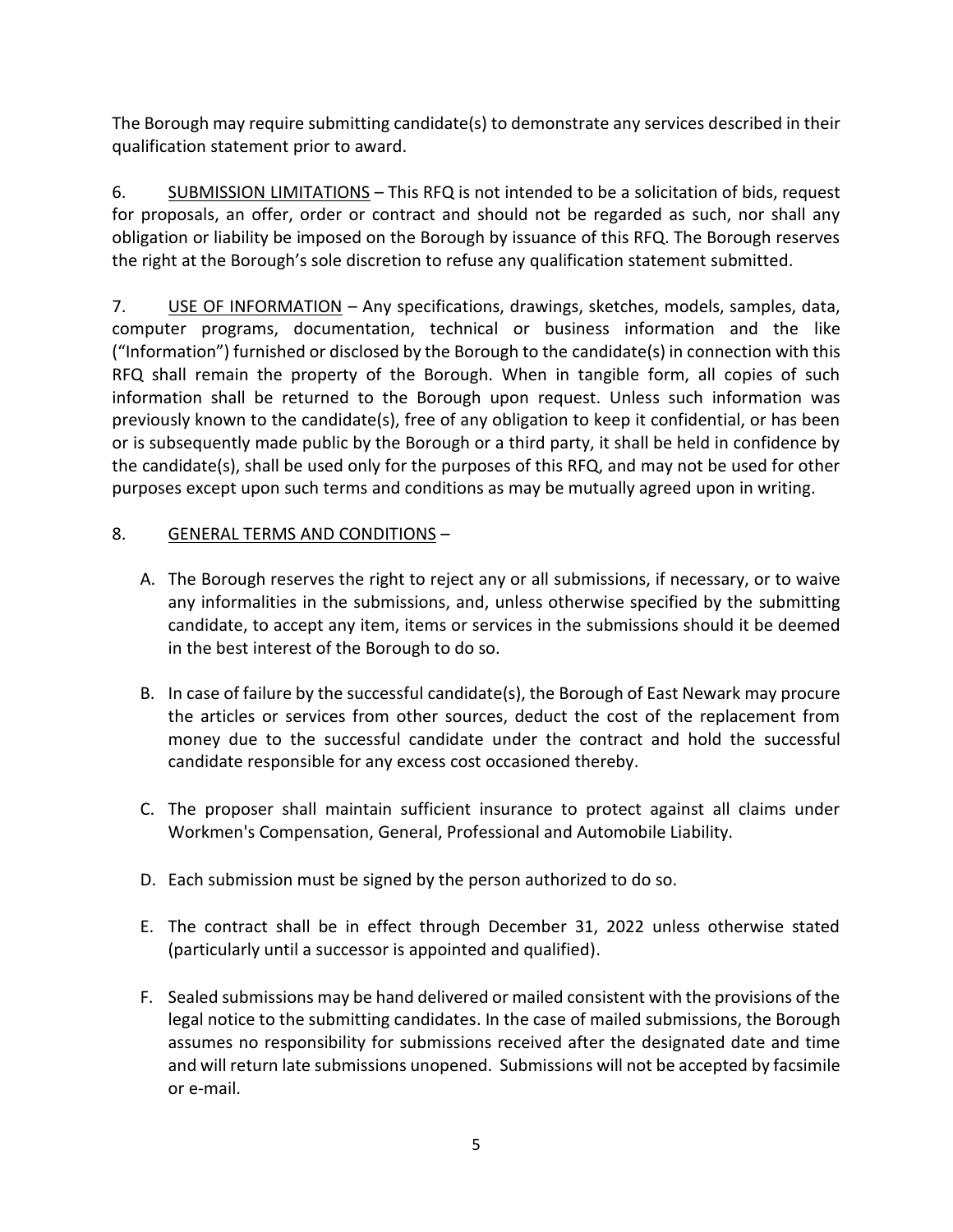- G. In accordance with Affirmative Action Law, P.L. 1975, c.127 (N.J.A.C. 17:27) with implementation of July 10, 1978, successful candidates qualified and selected must agree to submit individual employer certifications and number or complete Affirmative Action employee information report (form AA-302). Also, during the performance of this contract, the contractor agrees as follows: (a) the contractor or subcontractor where applicable, will not discriminate against any employee because of age, race, creed, color, national origin, ancestry, marital status or affectional or sexual orientation. The contractor will take affirmative action to ensure that such applicants are recruited and employed and that employees are treated during employment, without regard to their age, race, creed, color, national origin, ancestry, marital status, sex or handicap. Such action shall include, but not be limited to the following: employment, upgrading, demotion or transfer, recruitment or recruitment advertising; layoff or termination; rates of pay or other forms of compensation; and section for training, including apprenticeship. The contractor agrees to post in conspicuous places, available to employees and applicants for employment, notice to be provided by the Public Agency Compliance Officer setting forth provisions of this non-discrimination clause: (b) the contractor or subcontractor, where applicable, will in all solicitations or advertisements for employees placed by or on behalf of the contractor, state that all qualified applicants will receive consideration for employment without regard to age, race, creed, color, national origin, ancestry, marital status, sex or handicap; (c) the contractor or subcontractor, where applicable, will send to each labor union or representative or workers with which it has a collective bargaining agreement or other contract or understanding, a notice, to be provided by the agency contracting officer advising the labor union or worker's representative of the contractor's commitments under this act and shall post copies of the notice; (d) the contractor or subcontractor, where applicable, agrees to comply with any regulations promulgated by the treasurer pursuant to the P.L. 1975, c.127, as amended and supplemented from time to time.
- H. By submission of the qualification statement, the submitting candidate certifies that the service to be furnished will not infringe upon any valid patent, trademark or copyright and the successful candidate shall, at its expense, defend any and all actions or suits charging such infringement, and will save the Borough harmless in any case of any such infringement.
- I. No submitting candidate shall influence, or attempt to influence, or cause to be influenced, any Borough officer or employee to use his/her official capacity in any manner which might tend to impair the objectivity or independence of judgment of said officer or employee.
- J. No submitting candidate shall cause or influence, or attempt to cause or influence, any Borough officer or employee to use his/her official capacity to secure unwarranted privileges or advantages for the submitting candidate or any other person.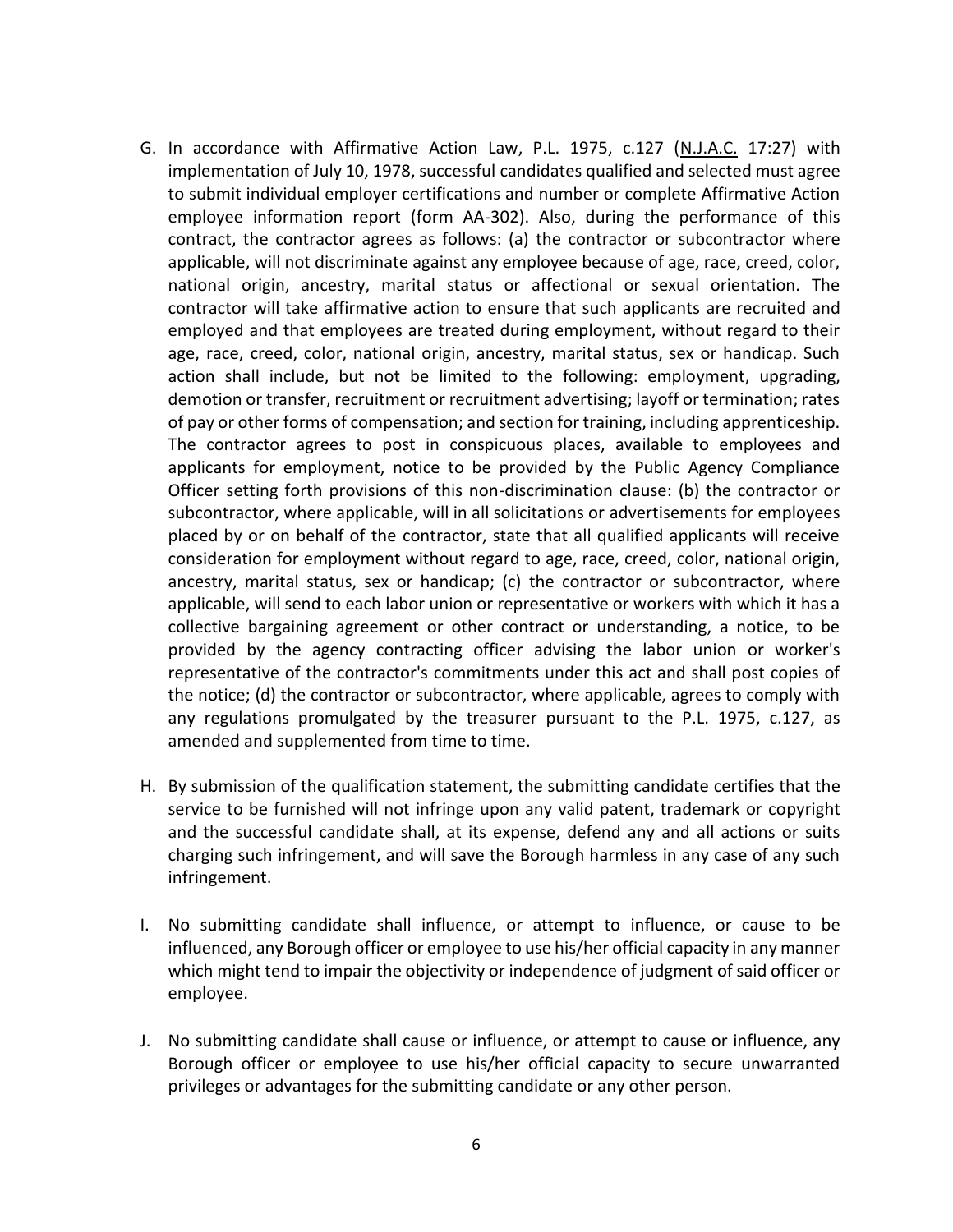- K. Should any difference arise between the contracting parties as to the meaning or intent of these instructions or specifications, the existing Borough Legal Counsel's (or designee) decision shall be final and conclusive.
- L. The Borough of East Newark shall not be responsible for any expenditure of monies or other expenses incurred by the submitting candidate in making its submission.
- M. The checklist, affidavits, notices and the like presented at the end of this Request for Qualifications are a part of this Request for Qualifications and shall be completed and submitted as part of this proposal.

## **END OF GENERAL INSTRUCTIONS**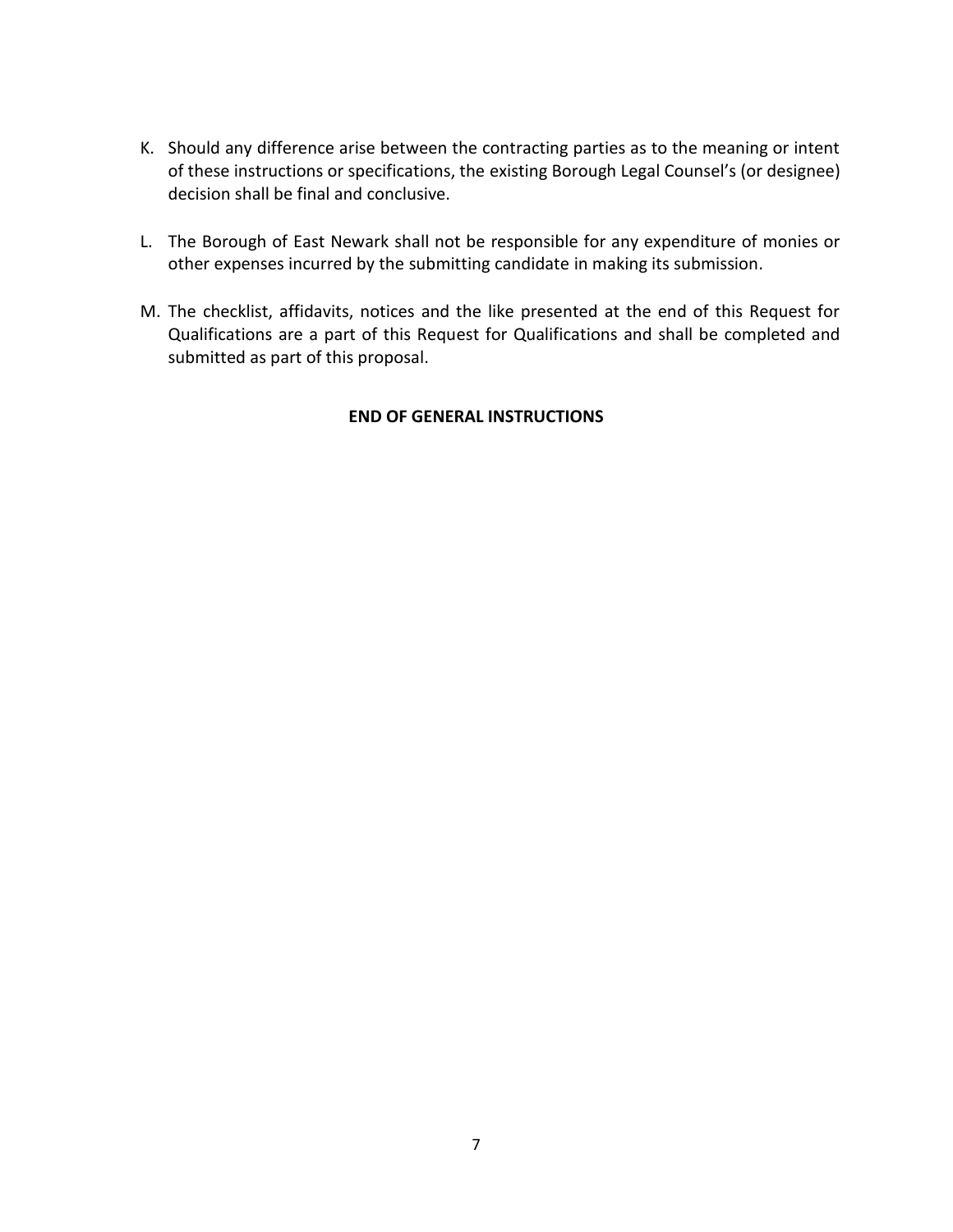## **BASIS OF AWARD (To be completed by Borough evaluation committee)**

## **EVALUATION FACTORS**

- A. Relevance and Extent of Qualifications, Experience, Reputation and Training of Personnel to be assigned.
- B. Knowledge of the Borough of East Newark and the subject matter to be addressed under this engagement.
- C. Relevance and Extent of Similar Engagements performed.
- D. Technical Proposal contains all required information.
- E. Reasonableness of Cost Submission/Evaluation.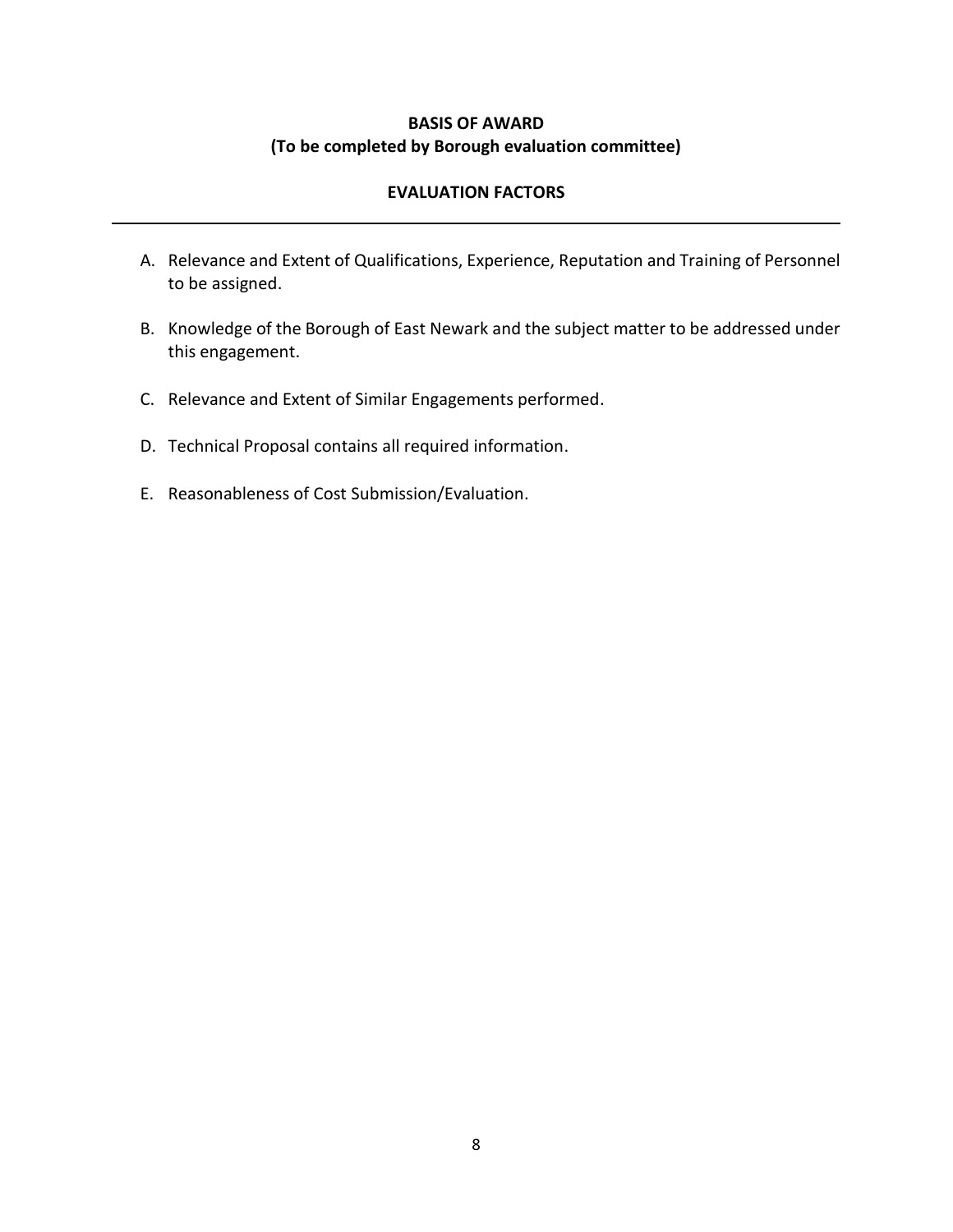## **REQUEST FOR QUALIFICATIONS CHECKLIST**

## THIS CHECKLIST MUST BE COMPLETED AND SUBMITTED WITH YOUR PROPOSAL:

**Please initial below, indicating that your proposal includes the itemized document. A PROPOSAL SUBMITTED WITHOUT THE FOLLOWING DOCUMENTS IS CAUSE FOR REFUSAL.**

#### INITIAL BELOW

| A. An original and ONE (1) signed copy of your complete proposal. |  |
|-------------------------------------------------------------------|--|
| B. Non-Collusion Affidavit properly notarized                     |  |
| C. Authorized signatures on all forms.                            |  |
| D. Business Registration Certificate(s)                           |  |
| E. Affirmative Action Statement                                   |  |
| F. Statement of Ownership                                         |  |

Note: N.J.S.A. 52:32-44 provides that the Borough shall not enter into a contract for goods or services unless the other party to the contract provides a copy of its business registration certificate and the business registration certificate of any subcontractors at the time that it submits its proposal. The contracting party must also collect the state use tax where applicable.

## **THE UNDERSIGNED HEREBY ACKNOWLEDGES THE ABOVE LISTED REQUIREMENTS.**

NAME OF PROPOSER:

Person, Firm or Corporation

BY: **Example 2008** Section 2008 of the contract of the contract of the contract of the contract of the contract of the contract of the contract of the contract of the contract of the contract of the contract of the contrac

(NAME)

(TITLE)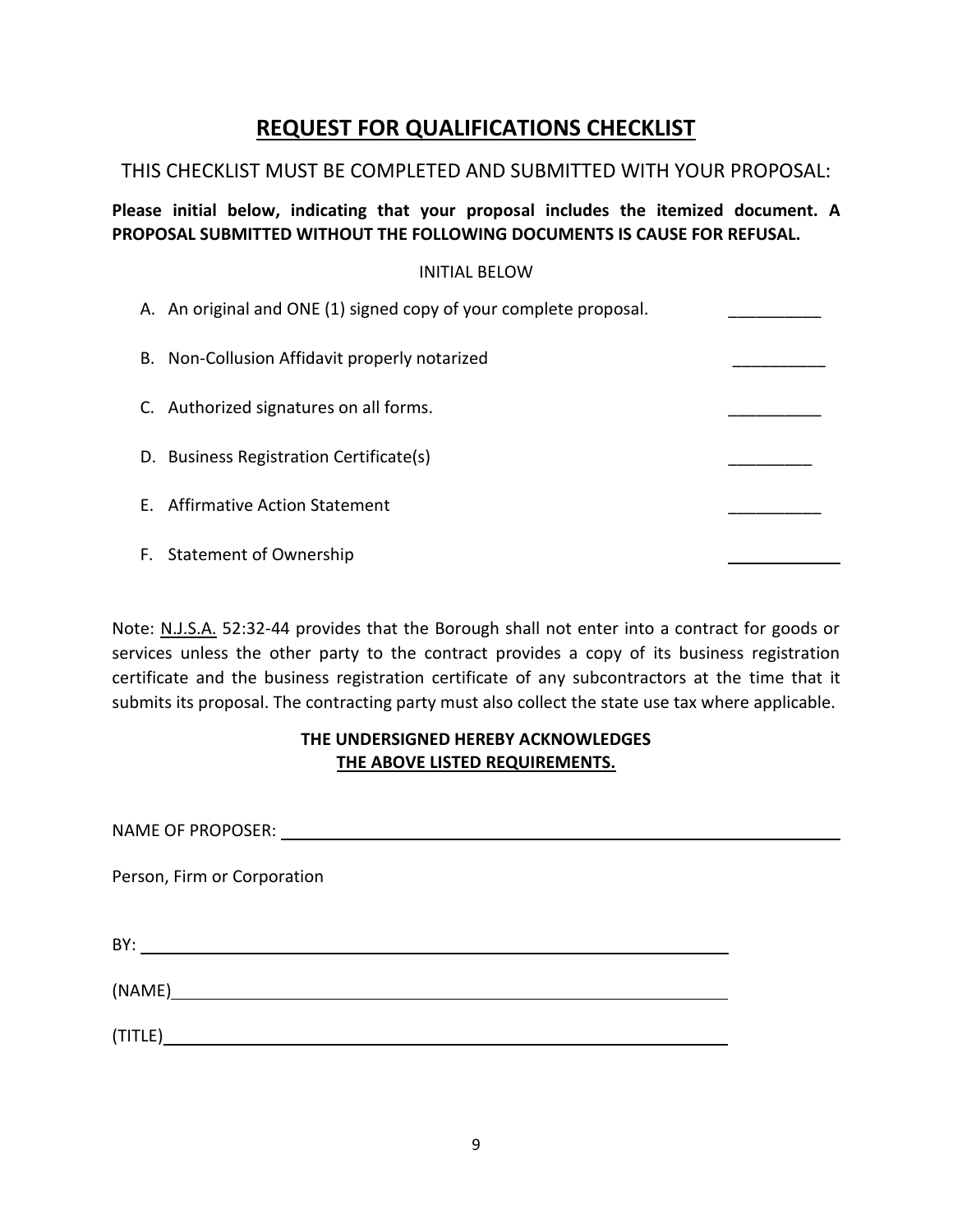#### **EXHIBIT A**

## **MANDATORY EQUAL EMPLOYMENT OPPORTUNITY LANGUAGE N.J.S.A. 10:5-31 et seq. (P.L. 1975, C. 127) N.J.A.C. 17:27**

#### **GOODS, PROFESSIONAL SERVICE AND GENERAL SERVICE CONTRACTS**

During the performance of this contract, the contractor agrees as follows:

The contractor or subcontractor, where applicable, will not discriminate against any employee or applicant for employment because of age, race, creed, color, national origin, ancestry, marital status, affectional or sexual orientation, gender identity or expression, disability, nationality or sex. Except with respect to affectional or sexual orientation and gender identity or expression, the contractor will ensure that equal employment opportunity is afforded to such applicants in recruitment and employment, and that employees are treated during employment, without regard to their age, race, creed, color, national origin, ancestry, marital status, affectional or sexual orientation, gender identity or expression, disability, nationality or sex. Such equal employment opportunity shall include, but not be limited to the following: employment, upgrading, demotion, or transfer; recruitment or recruitment advertising; layoff or termination; rates of pay or other forms of compensation; and selection for training, including apprenticeship. The contractor agrees to post in conspicuous places, available to employees and applicants for employment, notices to be provided by the Public Agency Compliance Officer setting forth provisions of this nondiscrimination clause.

The contractor or subcontractor, where applicable will, in all solicitations or advertisements for employees placed by or on behalf of the contractor, state that all qualified applicants will receive consideration for employment without regard to age, race, creed, color, national origin, ancestry, marital status, affectional or sexual orientation, gender identity or expression, disability, nationality or sex.

The contractor or subcontractor will send to each labor union, with which it has a collective bargaining agreement, a notice, to be provided by the agency contracting officer, advising the labor union of the contractor's commitments under this chapter and shall post copies of the notice in conspicuous places available to employees and applicants for employment.

The contractor or subcontractor, where applicable, agrees to comply with any regulations promulgated by the Treasurer pursuant to  $N.L.S.A.$  10:5-31 et seq., as amended and supplemented from time to time and the Americans with Disabilities Act.

The contractor or subcontractor agrees to make good faith efforts to meet targeted county employment goals established in accordance with N.J.A.C. l7:27-5.2.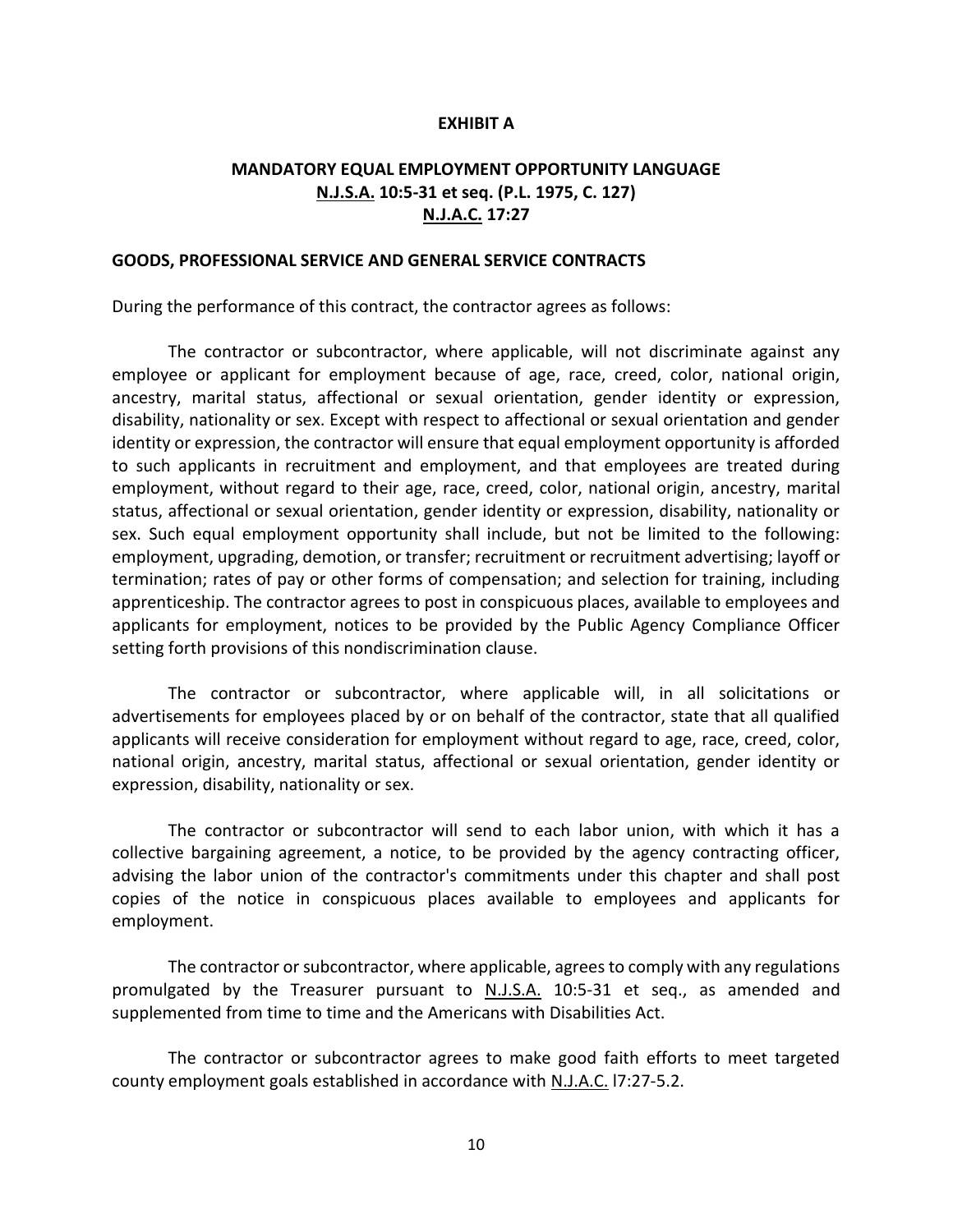The contractor or subcontractor agrees to inform in writing its appropriate recruitment agencies including, but not limited to, employment agencies, placement bureaus, colleges, universities, and labor unions, that it does not discriminate on the basis of age, race, creed, color, national origin, ancestry, marital status, affectional or sexual orientation, gender identity or expression, disability, nationality or sex, and that it will discontinue the use of any recruitment agency which engages in direct or indirect discriminatory practices.

The contractor or subcontractor agrees to revise any of its testing procedures, if necessary, to assure that all personnel testing conforms with the principles of job-related testing, as established by the statutes and court decisions of the State of New Jersey and as established by applicable Federal law and applicable Federal court decisions.

In conforming with the targeted employment goals, the contractor or subcontractor agrees to review all procedures relating to transfer, upgrading, downgrading and layoff to ensure that all such actions are taken without regard to age, race, creed, color, national origin, ancestry, marital status, affectional or sexual orientation, gender identity or expression, disability, nationality or sex, consistent with the statutes and court decisions of the State of New Jersey, and applicable Federal law and applicable Federal court decisions.

The contractor shall submit to the public agency, after notification of award but prior to execution of a goods and services contract, one of the following three documents:

Letter of Federal Affirmative Action Plan Approval

Certificate of Employee Information Report

Employee Information Report Form AA302 (electronically provided by the Division and distributed to the public agency through the Division's website at www.state.nj.us/treasury/contract\_compliance).

The contractor and its subcontractors shall furnish such reports or other documents to the Division of Public Contracts Equal Employment Opportunity Compliance as may be requested by the office from time to time in order to carry out the purposes of these regulations, and public agencies shall furnish such information as may be requested by the Division of Public Contracts Equal Employment Opportunity Compliance for conducting a compliance investigation pursuant to **Subchapter 10 of the Administrative Code at N.J.A.C. 17:27**.

## **Americans with Disabilities Act of 1990, Equal opportunity for individuals with disability**.

The contractor and the Borough of East Newark, (hereafter "Borough") do hereby agree that the provisions of Title 11 of the Americans With Disabilities Act of 1990 (the "Act") (42 U.S.C. S121 01 et seq.), which prohibits discrimination on the basis of disability by public entities in all services, programs, and activities provided or made available by public entities, and the rules and regulations promulgated pursuant there unto, are made a part of this contract. In providing any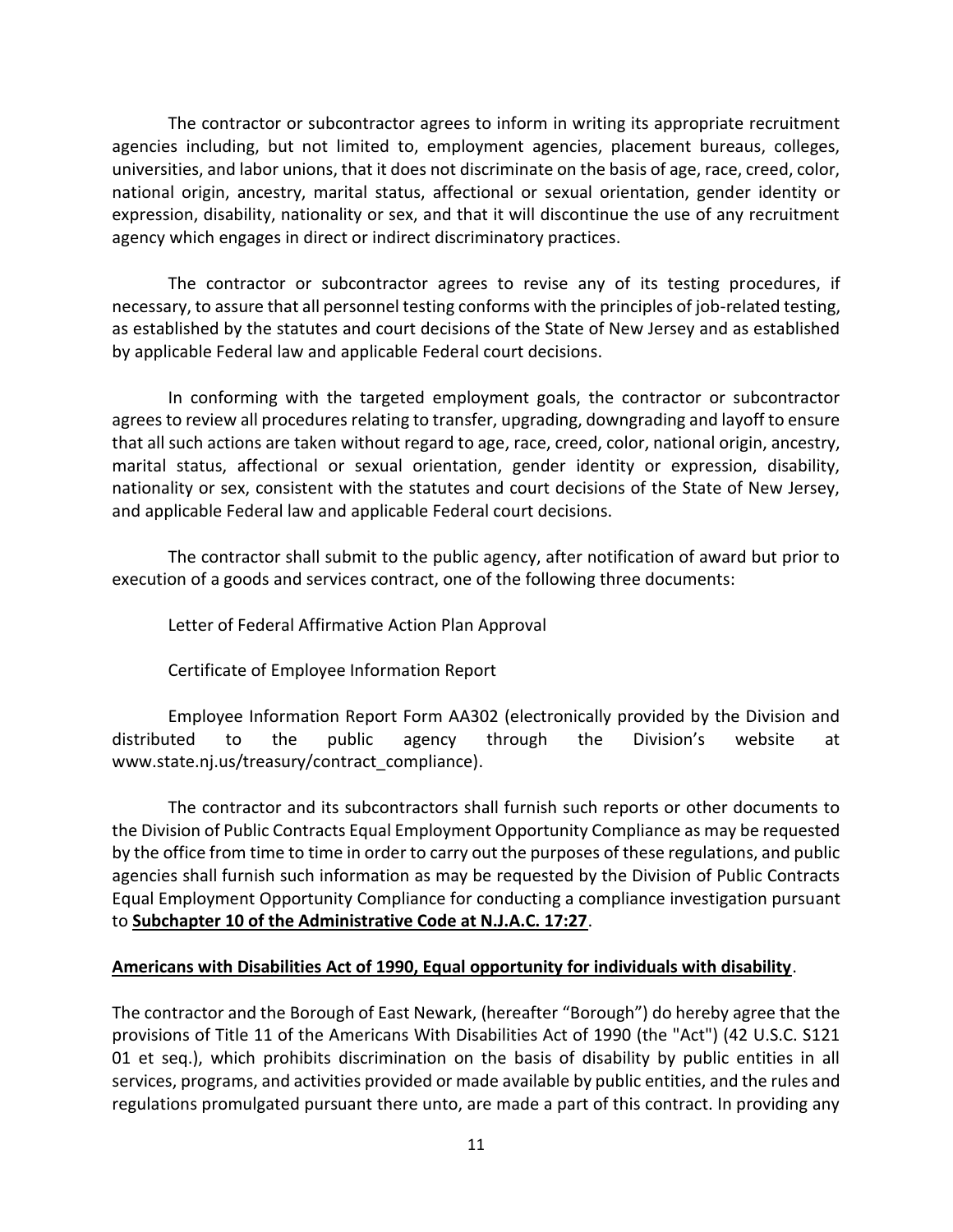aid, benefit, or service on behalf of the Borough pursuant to this contract, the contractor agrees that the performance shall be in strict compliance with the Act. In the event that the contractor, its agents, servants, employees, or subcontractors violate or are alleged to have violated the Act during the performance of this contract, the contractor shall defend the Borough in any action or administrative proceeding commenced pursuant to this Act. The contractor shall indemnify, protect, and save harmless the Borough, its agents, servants, and employees from and against any and all suits, claims, losses, demands, or damages, of whatever kind or nature arising out of or claimed to arise out of the alleged violation. The contractor shall, at its own expense, appear, defend, and pay any and all charges for legal services and any and all costs and other expenses arising from such action or administrative proceeding or incurred in connection therewith. In any and all complaints brought pursuant to the Borough's grievance procedure, the contractor agrees to abide by any decision of the Borough which is rendered pursuant to said grievance procedure. If any action or administrative proceeding results in an award of damages against the Borough, or if the Borough incurs any expense to cure a violation of the ADA which has been brought pursuant to its grievance procedure, the contractor shall satisfy and discharge the same at its own expense.

The Borough shall, as soon as practicable after a claim has been made against it, give written notice thereof to the contractor along with full and complete particulars of the claim, If any action or administrative proceeding is brought against the Borough or any of its agents, servants, and employees, the Borough shall expeditiously forward or have forwarded to the contractor every demand, complaint, notice, summons, pleading, or other process received by the Borough or its representatives.

It is expressly agreed and understood that any approval by the Borough of the services provided by the contractor pursuant to this contract will not relieve the contractor of the obligation to comply with the Act and to defend, indemnify, protect, and save harmless the Borough pursuant to this paragraph.

It is further agreed and understood that the Borough assumes no obligation to indemnify or save harmless the contractor, its agents, servants, employees and subcontractors for any claim which may arise out of their performance of this Agreement. Furthermore, the contractor expressly understands and agrees that the provisions of this indemnification clause shall in no way limit the contractor's obligations assumed in this Agreement, nor shall they be construed to relieve the contractor from any liability, nor preclude the Borough from taking any other actions available to it under any other provisions of the Agreement or otherwise at law.

**The undersigned professional service entity certifies that he/she is aware of the commitment to comply with the requirements of N.J.S.A. 10:5-31 et seq. and N.J.A.C. 17:27 et seq. and agrees to furnish the required forms of evidence.** 

**The undersigned professional service entity further understands that his/her submission shall be rejected as non-responsive if said professional service entity fails to comply with the requirements of N.J.S.A. 10:5-31 et seq. and N.J.A.C. 17:27 et seq.**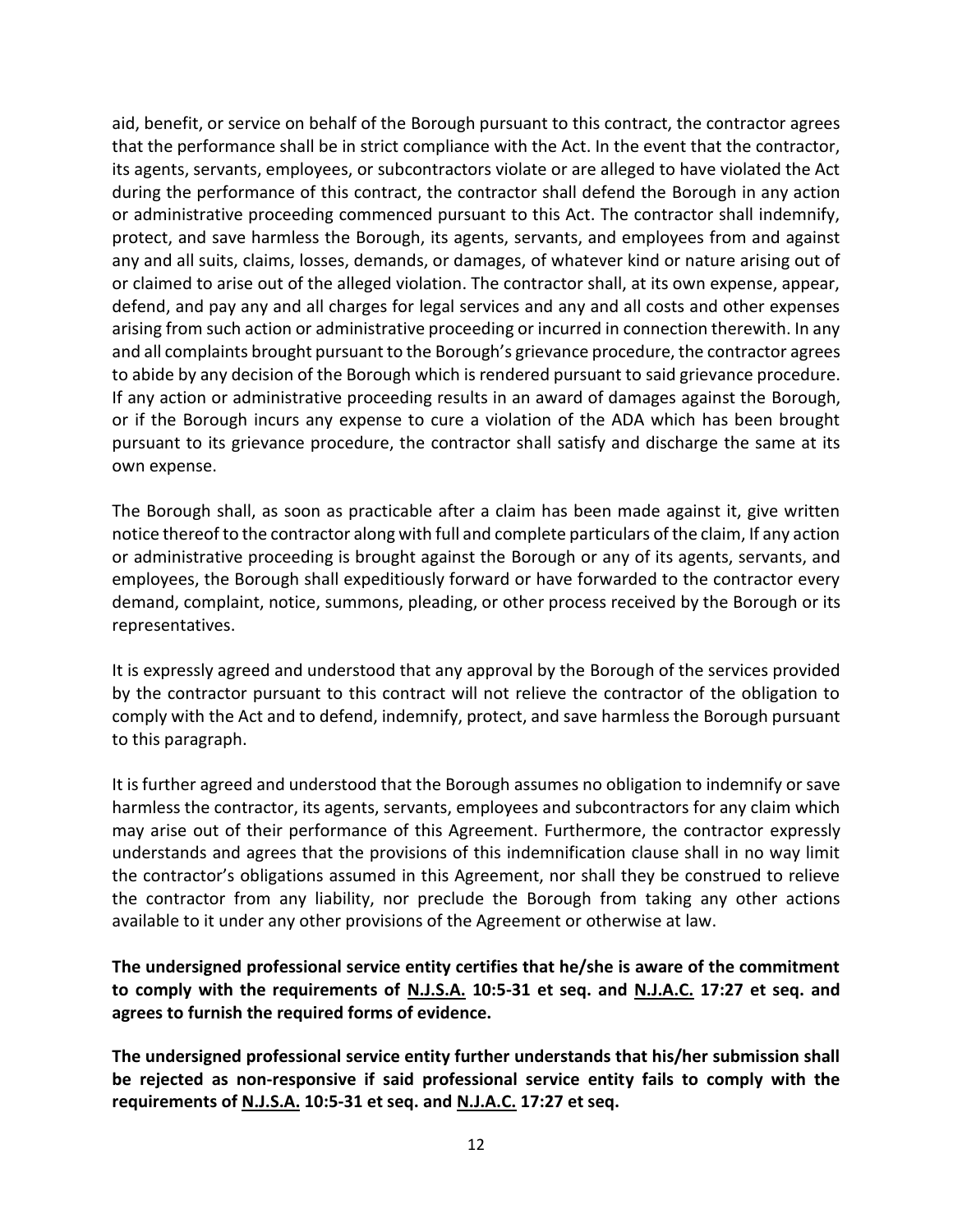| COMPANY:   |                    |  |  |  |
|------------|--------------------|--|--|--|
| SIGNATURE: | <b>PRINT NAME:</b> |  |  |  |
| TITLE:     | DATE:              |  |  |  |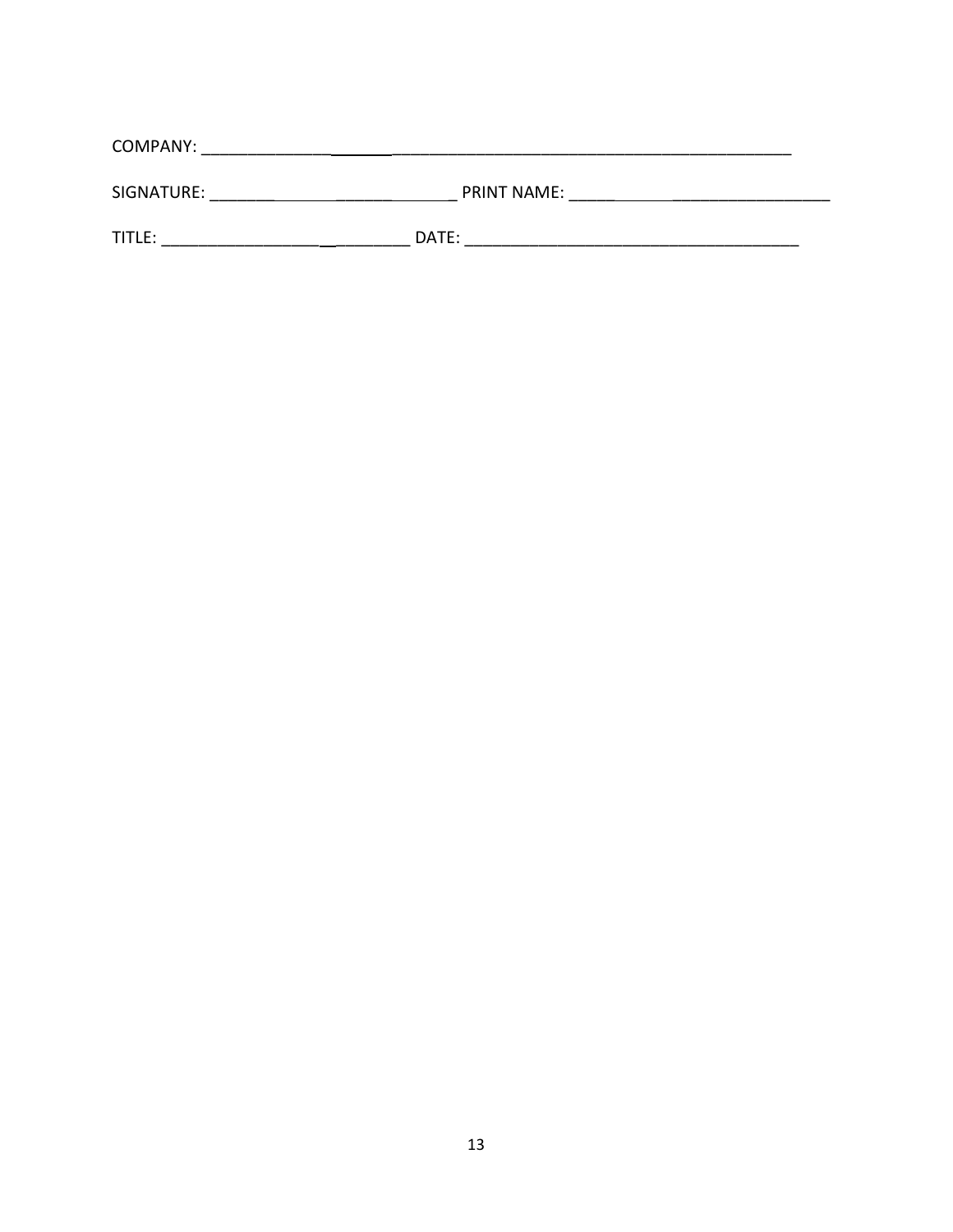## **"New Jersey Business Registration Requirements"**

All bidders shall comply with P.L. 2009, C315 in accordance with N.J.S.A. 52:32-44 as amended on January 18, 2010. The bidder will be required to be registered as defined in the law at the time of contract. The Borough of East Newark encourages the bidder to submit the proof with it's bid.

In response to a request for bids or a request for proposals for goods and services, a bidder shall include proof of its own business registration and proofs of business registration of those subcontractors required to be listed in the contractor's submission (i.e., "named subcontractors.") The proof of business registration shall be provided at the time the bid or proposal is officially received and opened by the contracting agency.

N.J.S.A. 52:32-44 imposes the following requirements on contractors and all subcontractors that knowingly provide goods or perform services for a contractor fulfilling this contract: 1) the contractor shall provide written notice to its subcontractors to submit proof of business registration to the contractor; 2) prior to receipt of final payment from a contracting agency, the contractor must submit to the contracting agency an accurate list of all subcontractors or attest that none was used; 3) during the term of this contract, the contractor and its affiliates shall collect and remit, and shall notify all subcontractors and their affiliates that they must collect and remit to the Director, New Jersey Division of Taxation, the use tax due pursuant to the Sales and Use Tax Act, (N.J.S.A. 54:32B-1 et seq.) on all sales of tangible personal property delivered into this State.

A contractor, subcontractor or supplier who fails to provide proof of business registration or provides false business registration information shall be liable to a penalty of \$25 for each day of violation, not to exceed \$50,000 for each business registration not properly provided or maintained under a contract with a contracting agency. Information on the law and its requirements is available by calling (609) 292-9292.

#### **Registering a business with the New Jersey Department of the Treasury**

Business organizations or individuals doing business in New Jersey are required to register with the department of the treasury, division of revenue. Registration is free and is a one-time action – there are no fees to register. However, you should update your contact and tax eligibility information as needed. Registration is required to conduct most business with any state, County, municipal, local board of education, charter school, County college, authority, or state college or university. The contracting agency may be required to have a copy of the "proof of registration certificate" submitted as part of a public bid or prior to issuing a purchase order.

**To register:** businesses must complete **form NJ-REG** and submit it to the division of revenue. The form can be filed form online or by mailing a paper form to the division. Online filing is strongly encouraged.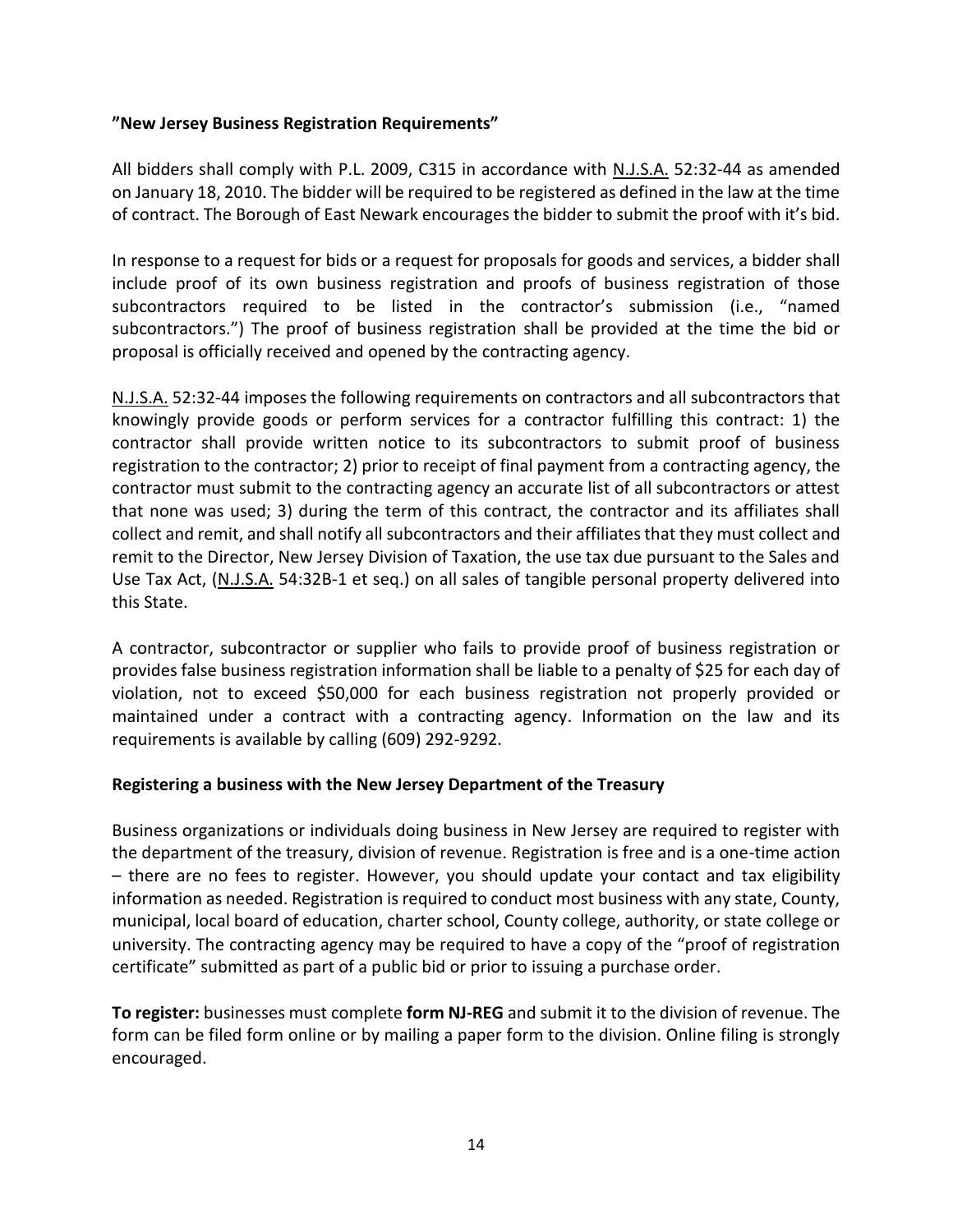- ➔ Register online at http://www.state.nj.us/treasury/revenue/busregcert.shtml. Click the "online" link and then select "register for tax and employer purposes."
- **→** Download the paper form and instructions at www.state.nj.us/treasury/revenue/revprnt.shtml.
- $\rightarrow$  Call the division at 609-292-1730 to have a form mailed to you.

Write to the division at: Client Registration Bureau, Po Box 252, Trenton, NJ 08646-0252

#### **Pay to Play Requirements**

This agreement is governed by the laws of the state of New Jersey involving political contributions and, in particular, what is commonly known as the New Jersey "Pay to Play" Law, N.J.S.A. 19:44a-20.3, et seq. Compliance with this statute is a material term of the agreement.

The vendor further understands that if the value of the agreement is in excess of \$50,000, the consultant is required to complete and file with the election law enforcement commission, an annual report on a form to be designated by the commission, pursuant to N.J.S.A. 19:44a-20.27. The consultant agrees to a file a copy of the report simultaneously with the Borough of Roselle Council and the Borough of East Newark Purchasing Agent.

The vendor agrees that the agreement is voidable if it has not complied with all campaign contributions laws and if any of the representations it has made are untrue. If you have any questions please contact ELEC at: 1-888-313-ELEC (toll free in NJ) or 609-292-8700.

An analyst from ELEC's Special Programs Section will assist you.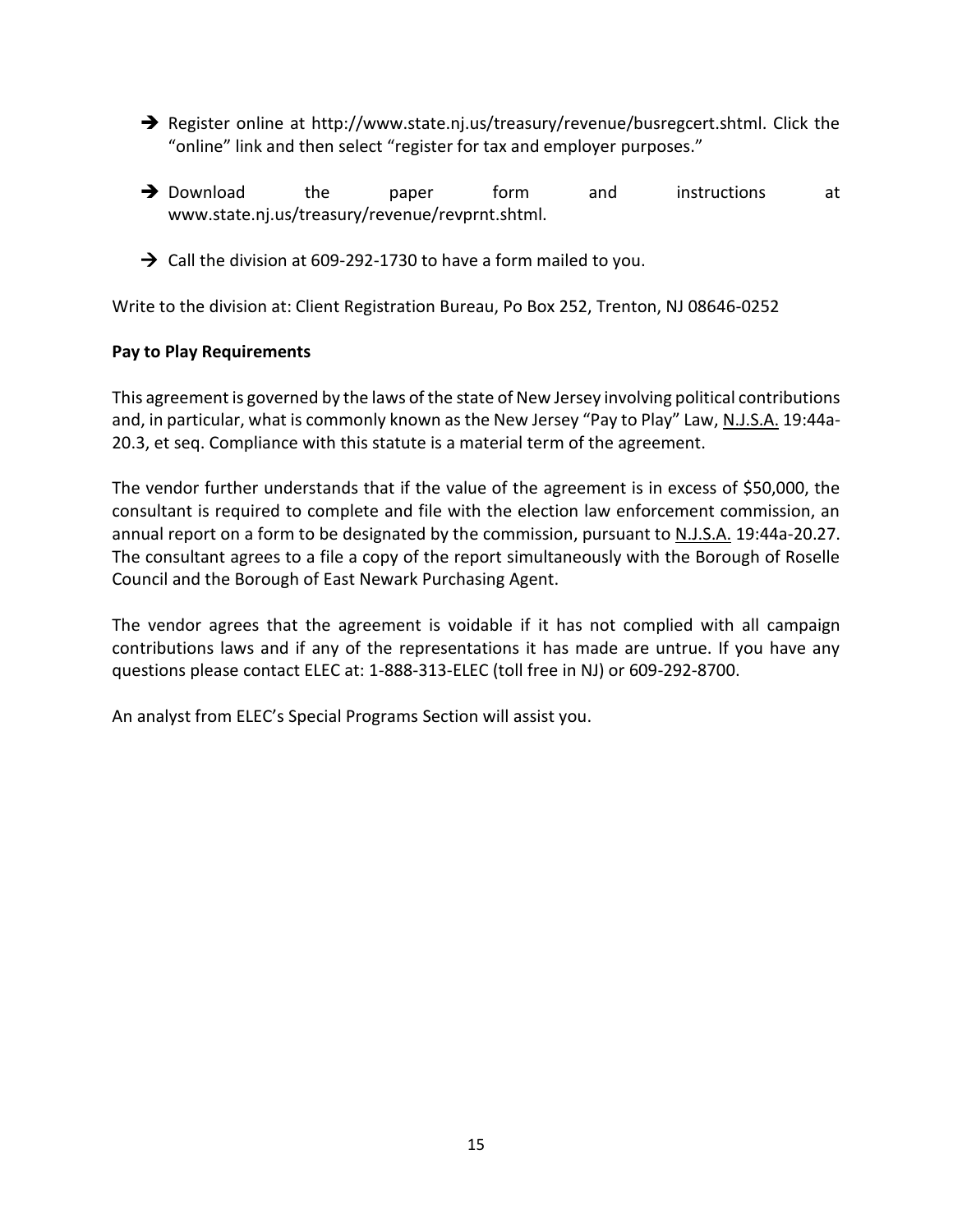#### **NON-COLLUSION AFFIDAVIT**

| STATE OF               |     |  |
|------------------------|-----|--|
| COUNTY OF              | SS: |  |
| I AM                   |     |  |
| OF THE COMPANY/FIRM OF |     |  |

UPON MY OATH, I DEPOSE AND SAY:

1. THAT I EXECUTED THE SAID PROPOSAL WITH FULL AUTHORITY SO TO DO;

2. THAT THIS PROPOSER HAS NOT, DIRECTLY OR INDIRECTLY ENTERED INTO ANY AGREEMENT, PARTICIPATED IN ANY COLLUSION, OR OTHERWISE TAKEN ANY ACTION IN RESTRAINT OF FAIR AND OPEN COMPETITION IN CONNECTION WITH THIS ENGAGEMENT;

3. THAT ALL STATEMENTS CONTAINED IN SAID PROPOSAL AND IN THIS AFFIDAVIT ARE TRUE AND CORRECT, AND MADE WITH FULL KNOWLEDGE THAT THE BOROUGH OF EAST NEWARK RELIES UPON THE TRUTH OF THE STATEMENTS CONTAINED IN SAID PROPOSAL AND IN THE STATEMENTS CONTAINED IN THIS AFFIDAVIT IN AWARDING THE CONTRACT FOR THE SAID ENGAGEMENT; AND

4. THAT NO PERSON OR SELLING AGENCY HAS BEEN EMPLOYED TO SOLICIT OR SECURE THIS ENGAGEMENT AGREEMENT OR UNDERSTANDING FOR A COMMISSION, PERCENTAGE, BROKERAGE OR CONTINGENT FEE, EXCEPT BONA FIDE EMPLOYEES OR BONA FIDE ESTABLISHED COMMERCIAL SELLING AGENCIES OF THE PROPOSER. (N.J.S.A. 52: 34-25).

SUBSCRIBED AND SWORN TO BEFORE ME

THIS DAY OF THIS 20 THIS 20

(TYPE OR PRINT NAME OF AFFIANT UNDER SIGNATURE)

NOTARY PUBLIC OF

\_ \_\_\_\_\_\_\_\_\_\_.

MY COMMISSION EXPIRES: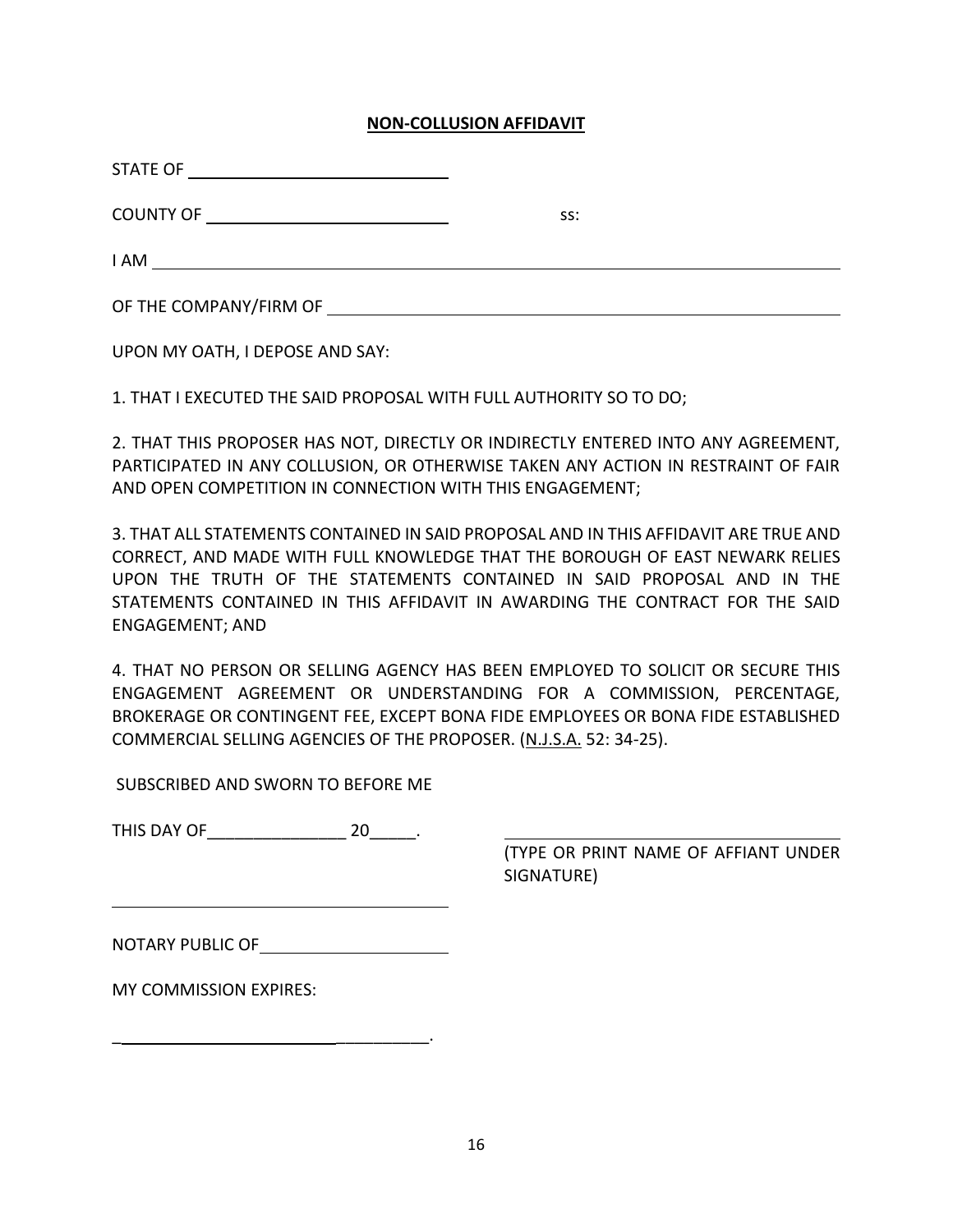#### **NOTICE**

No corporation or partnership shall be awarded any contract for the performance of any work or the furnishing of any materials or supplies, unless, prior to the receipt of the qualification statement / proposal or accompanying the qualification statement / proposal of said corporation or partnership, there is submitted a statement setting forth the names and addresses of all stockholders in the corporation or partnership who own ten (10) percent or more of its stock of any class, or of all individual partners in the partnership who own a ten (10) percent or greater interest therein. Form of Statement shall be completed and attached to the qualification statement / proposal.

The Attorney General has concluded that the provisions of N.J.S.A. 52:25-24.2, in referring to corporations and partnerships, are intended to apply to all forms of corporations and partnerships, including, but not limited to, limited partnerships, limited liability corporations, limited liability partnerships, and Subchapter S corporations.

Requires submitters / proposers / bidders to disclose whether they are a partnership, corporation or sole proprietorship. Form shall be completed, signed and notarized. Failure of the submitter / proposer to submit the required information is cause for automatic rejection of the submission / proposal.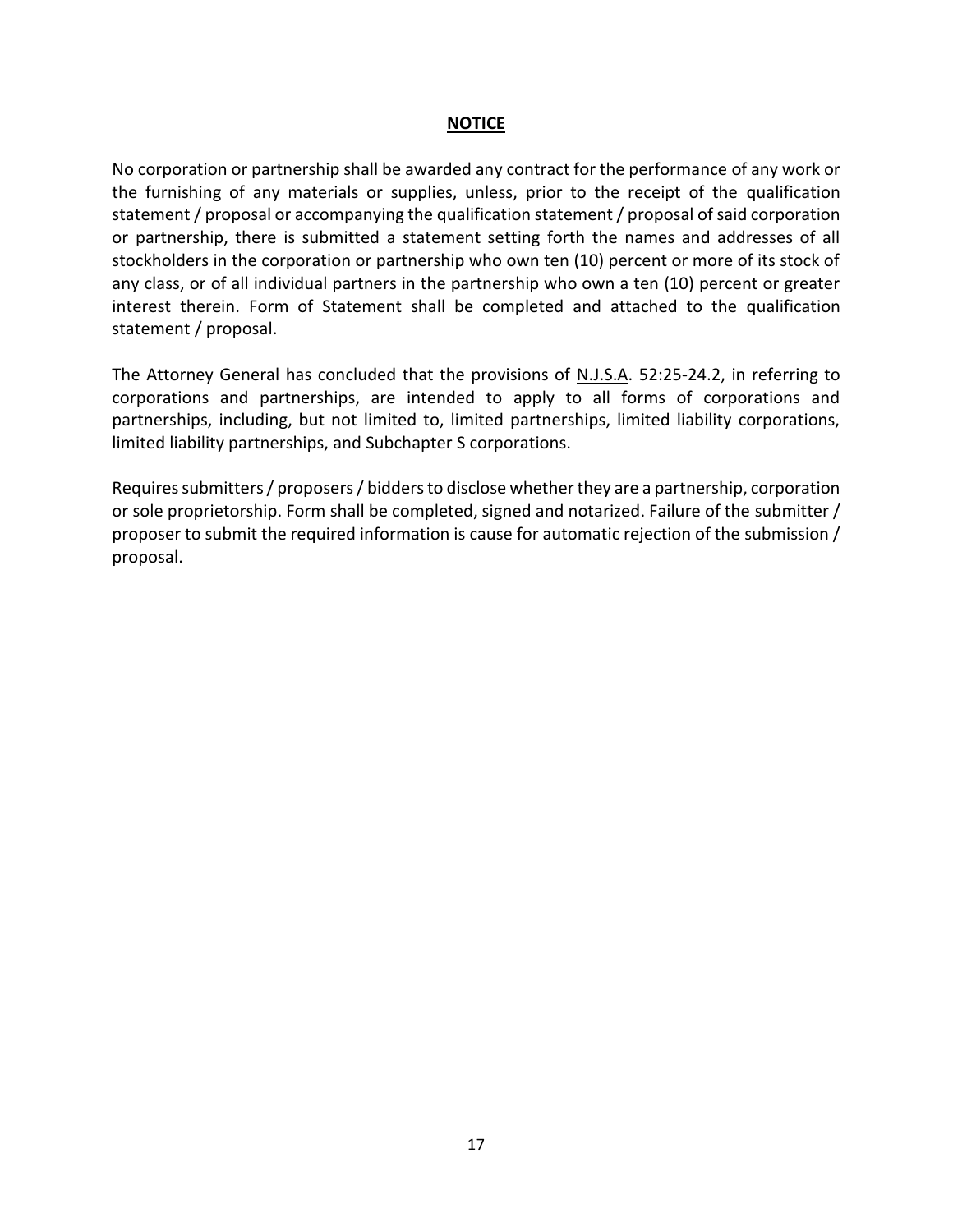## **STATEMENT OF OWNERSHIP (OWNERSHIP DISCLOSURE CERTIFICATION)**

N.J.S.A. 52:25-24.2 (P.L. 1977, c.33, as amended by P.L. 2016, c.43)

## **This Statement Shall Be Included with All Bid and Proposal Submissions**

**Name of Business:\_\_\_\_\_\_\_\_\_\_\_\_\_\_\_\_\_\_\_\_\_\_\_\_\_\_\_\_\_\_\_\_\_\_\_\_\_\_\_ \_\_\_\_\_\_\_\_\_\_ Address of Business:\_\_\_\_\_\_\_\_\_\_\_\_\_\_\_\_\_\_\_\_\_\_\_\_\_\_\_\_\_\_\_\_\_ \_\_\_\_\_\_\_\_\_\_\_\_\_\_\_\_\_\_\_** 

**Name of person completing this form:\_\_\_\_\_\_\_\_\_\_\_\_ \_\_\_\_\_\_\_\_\_\_\_\_\_\_\_\_\_\_\_\_\_\_\_\_\_\_**

## **N.J.S.A. 52:25-24.2:**

"No corporation, partnership, or limited liability company shall be awarded any contract nor shall any agreement be entered into for the performance of any work or the furnishing of any materials or supplies, unless prior to the receipt of the bid or proposal, or accompanying the bid or proposal of said corporation, said partnership, or said limited liability company there is submitted a statement setting forth the names and addresses of all stockholders in the corporation who own 10 percent or more of its stock, of any class, or of all individual partners in the partnership who own a 10 percent or greater interest therein, or of all members in the limited liability company who own a 10 percent or greater interest therein, as the case may be.

If one or more such stockholder or partner or member is itself a corporation or partnership or limited liability company, the stockholders holding 10 percent or more of that corporation's stock, or the individual partners owning 10 percent or greater interest in that partnership, or the members owning 10 percent or greater interest in that limited liability company, as the case may be, shall also be listed. The disclosure shall be continued until names and addresses of every noncorporate stockholder, and individual partner, and member, exceeding the 10 percent ownership criteria established in this act, has been listed.

To comply with this section, a bidder with any direct or indirect parent entity which is publicly traded may submit the name and address of each publicly traded entity and the name and address of each person that holds a 10 percent or greater beneficial interest in the publicly traded entity as of the last annual filing with the federal Securities and Exchange Commission or the foreign equivalent, and, if there is any person that holds a 10 percent or greater beneficial interest, also shall submit links to the websites containing the last annual filings with the federal Securities and Exchange Commission or the foreign equivalent and the relevant page numbers of the filings that contain the information on each person that holds a 10 percent or greater beneficial interest."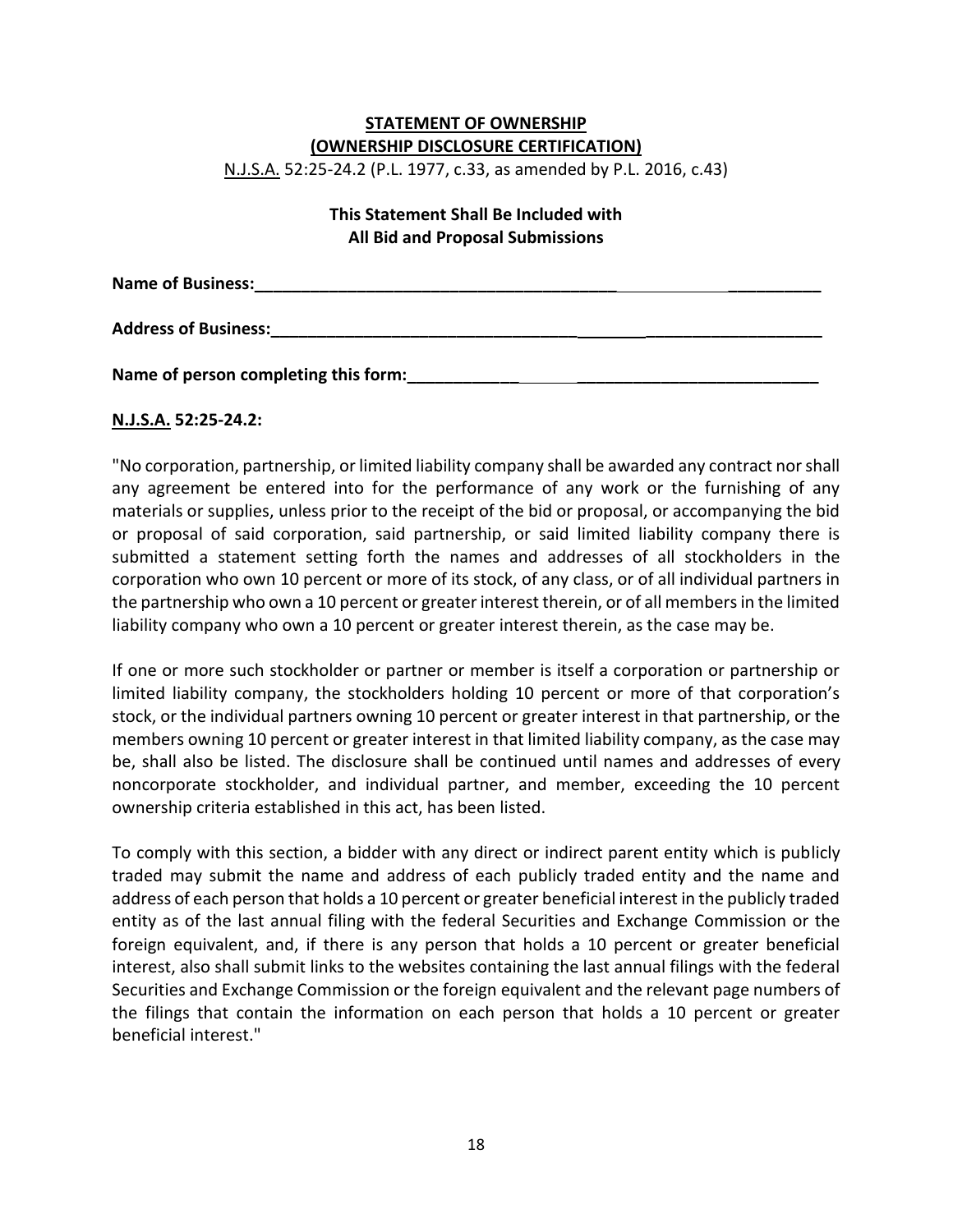The Attorney General has advised that the provisions of N.J.S.A. 52:25-24.2, which refer to corporations and partnerships apply to limited partnerships, limited liability partnerships, and Subchapter S corporations.

This Ownership Disclosure Certification form shall be completed, signed and notarized.

## **Failure of the bidder/proposer to submit the required information is cause for automatic rejection of the bid or proposal**

**Part I** 

**Check the box that represents the type of business organization:** 

Sole Proprietorship (skip Parts II and III, sign and notarize at the end)

Non-Profit Corporation (skip Parts II and III, sign and notarize at the end)

**EXECO** Partnership **Limited Partnership Limited Liability Partnership** 

Limited Liability Company

For-profit Corporation (including Subchapters C and S or Professional Corporation)

 $\hbox{\begin{minipage}{14pt} \begin{tabular}{l} \textbf{Other (be specific):} \end{tabular} \end{minipage}}$ 

#### **Part II**

I certify that the list below contains the names and addresses of all stockholders in the corporation who own 10 percent or more of its stock, of any class, or of all individual partners in the partnership who own a 10 percent or greater interest therein, or of all members in the limited liability company who own a 10 percent or greater interest therein, as the case may be.

OR

I certify that no one stockholder in the corporation owns 10 percent or more of its stock, of any class, or no individual partner in the partnership owns a 10 percent or greater interest therein, or that no member in the limited liability company owns a 10 percent or greater interest therein, as the case may be.

**Sign and notarize the form below, and, if necessary, complete the list below.** (Please attach additional sheets if more space is needed):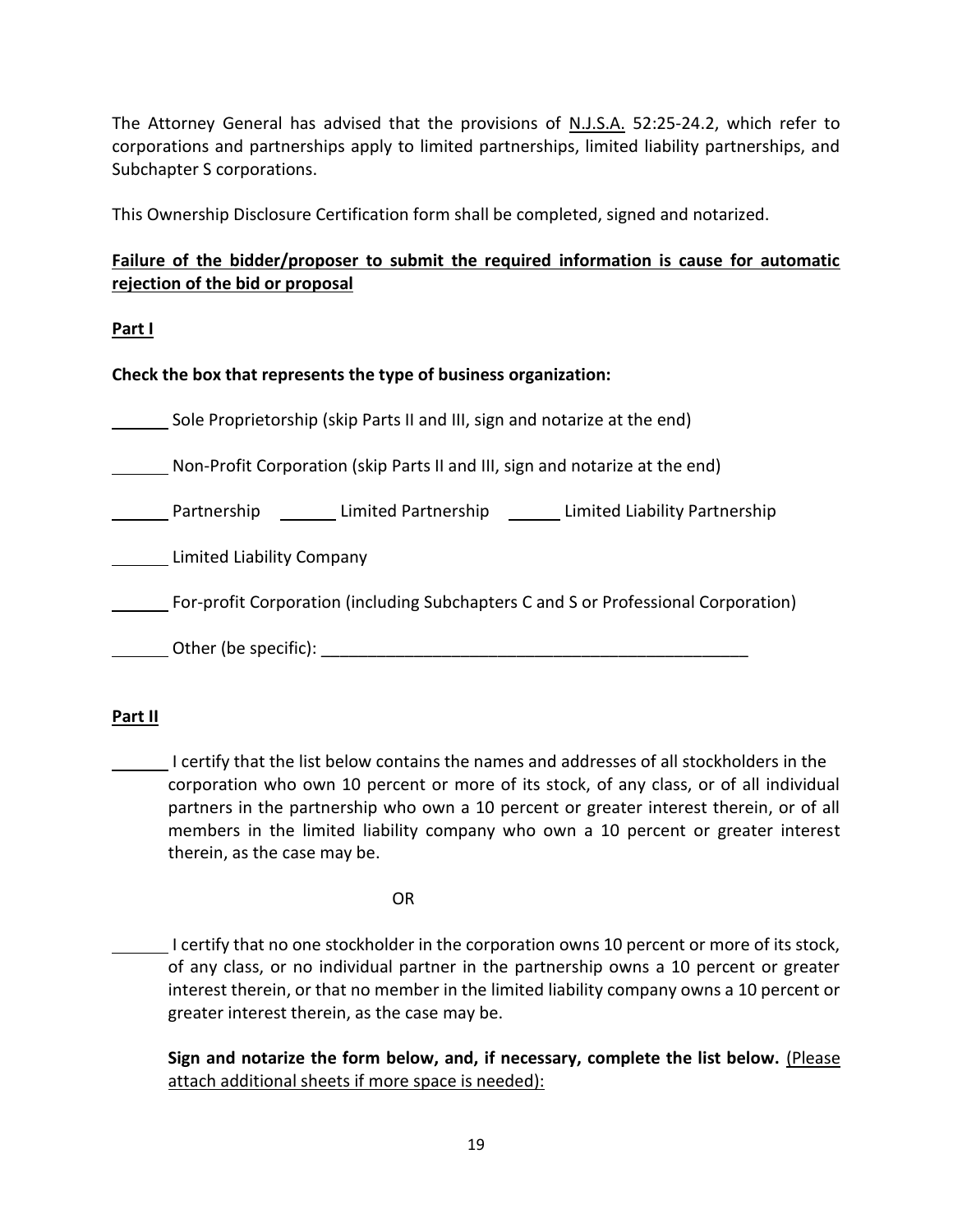| <u> 1980 - John Stein, Amerikaansk politiker (</u> † 1920)                                                             | <u> 1980 - John Stein, Amerikaansk politiker (</u> † 1920)                                                                                                                                                                     |
|------------------------------------------------------------------------------------------------------------------------|--------------------------------------------------------------------------------------------------------------------------------------------------------------------------------------------------------------------------------|
|                                                                                                                        |                                                                                                                                                                                                                                |
| <u> 1989 - Johann Barn, mars ann an t-Amhain ann an t-Amhain an t-Amhain an t-Amhain an t-Amhain an t-Amhain an t-</u> | <u> 1980 - Johann Barn, amerikan besteman besteman besteman besteman besteman besteman besteman besteman bestema</u>                                                                                                           |
|                                                                                                                        |                                                                                                                                                                                                                                |
|                                                                                                                        | Name: Name and the second state of the second state of the second state of the second state of the second state of the second state of the second state of the second state of the second state of the second state of the sec |
|                                                                                                                        |                                                                                                                                                                                                                                |
| <u> 1989 - Johann Stein, fransk politik (f. 1989)</u>                                                                  |                                                                                                                                                                                                                                |
|                                                                                                                        |                                                                                                                                                                                                                                |
| <u> 2008 - Andrea Brand, Amerikaansk politiker (d. 1878)</u>                                                           | <u> 1989 - Johann Stein, marwolaethau a bhann an t-Amhair an t-Amhair an t-Amhair an t-Amhair an t-Amhair an t-A</u>                                                                                                           |
|                                                                                                                        |                                                                                                                                                                                                                                |
|                                                                                                                        |                                                                                                                                                                                                                                |
|                                                                                                                        |                                                                                                                                                                                                                                |
|                                                                                                                        |                                                                                                                                                                                                                                |
|                                                                                                                        |                                                                                                                                                                                                                                |
|                                                                                                                        |                                                                                                                                                                                                                                |